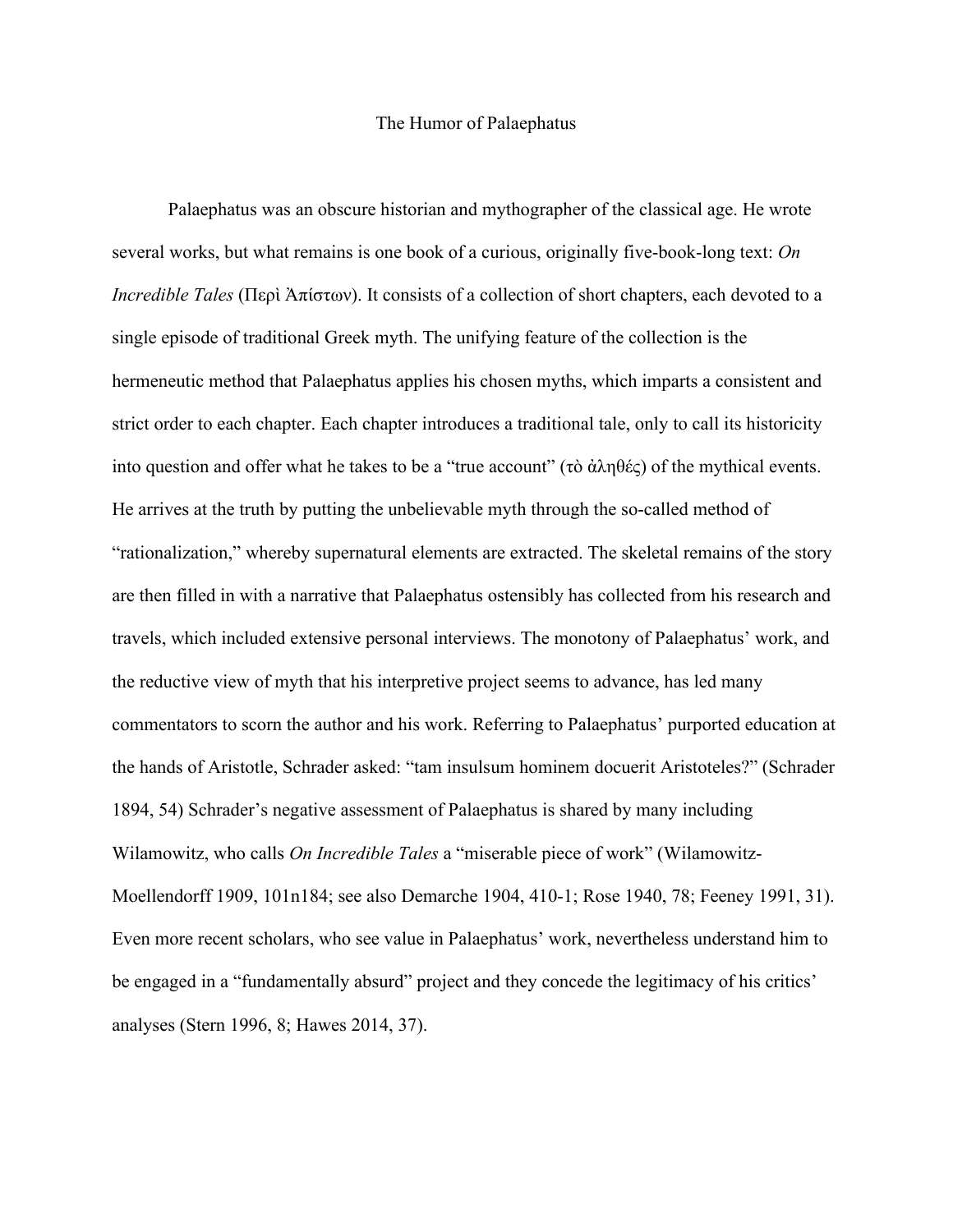This paper makes the case that Palaephatus is undeserving of his negative reputation, and argues that his project was to satirize the very form of historicizing rationalization of which he is so often considered a naïve proponent. In sum, I argue that Palaephatus' *On Incredible Tales* produces historicizing interpretations of myth *in jest* rather than in earnest. The bulk of the paper can be well described as explaining Palaephatus' joke.

After briefly establishing the literary terminology that I will be using in my discussion and situating my usage within the larger academic discourse on mythical "rationalization," I move on to my main investigation. I demonstrate a fundamental incoherence between the work's preface, which outlines the author's commitment to two principles (i.e., "The Historicity of Myth" and "The Continuity of Nature") and its body, which consistently contravenes these principles. In applying the principles articulated in the preface, Palaephatus claims to be able to reverse engineer historical (and hence believable) stories from patently unhistorical and unbelievable ones, but the success of his method is dubious. I suggest that the tension between the preface and body of the work is a key source of humor and meaning, as it reveals how attempts to historicize traditional myth inescapably leads to the creation of unrealistic, and indeed incredible, accounts. Other sources of humor in Palaephatus' work are also considered, particularly the presence of what I call the author's "iconoclastic cynicism," his anti-aristocratic impulse towards characterizing mythic heroes in an unflattering manner. Palaephatus does not just demystify traditional myths, but he does so in a way that humorously deprives mythic heroes of their presumed nobility.

Finally, I identify a group of  $4<sup>th</sup>$  century Atthidographers (including Hellanicus, Cleidemus, and Phanodemus) as the specific group of individuals towards whom Palaephatus' satire was aimed. In constructing their local histories of Attica, each of these authors extensively